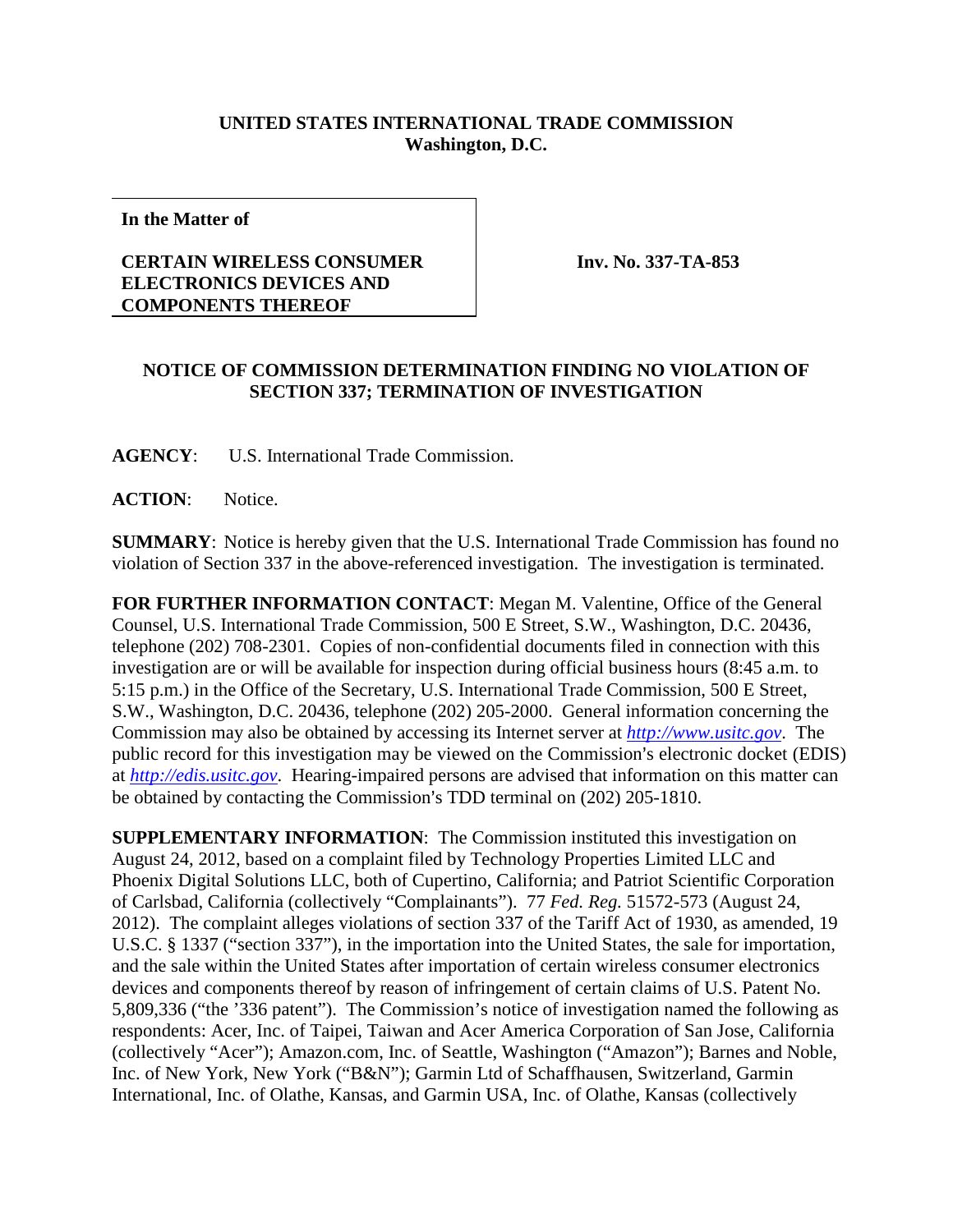"Garmin"); HTC Corporation of Taoyuan, Taiwan and HTC America of Bellevue, Washington (collectively "HTC"); Huawei Technologies Co, Ltd. of Shenzhen, China ("Huawei Tech."); Huawei North America of Plano, Texas ("Huawei NA"); Kyocera Corporation of Kyoto, Japan and Kyocera Communications, Inc. of San Diego, California (collectively "Kyocera"); LG Electronics, Inc. of Seoul, Republic of Korea and LG Electronics U.S.A., Inc. of Englewood Cliffs, New Jersey (collectively "LG"); Nintendo Co. Ltd. of Kyoto, Japan and Nintendo of America, Inc. of Redmond, Washington (collectively "Nintendo"); Novatel Wireless, Inc. of San Diego, California ("Novatel"); Samsung Electronics Co., Ltd., of Seoul, Republic of Korea and Samsung Electronics America, Inc. of Ridgefield Park, New Jersey (collectively "Samsung"); Sierra Wireless, Inc. of British Columbia, Canada and Sierra Wireless America, Inc. of Carlsbad, California (collectively "Sierra"); and ZTE Corporation of Shenzhen, China and ZTE (USA) Inc. of Richardson, Texas (collectively "ZTE"). The Office of Unfair Import Investigations was named as a participating party.

The Commission later amended the Notice of Investigation to remove Huawei NA as a respondent and to add Huawei Device Co., Ltd. of Shenzhen, China; Huawei Device USA Inc. of Plano, Texas; and Futurewei Technologies, Inc. d/b/a Huawei Technologies (USA) of Plano, Texas ("new Huawei respondents") as respondents. 78 *Fed. Reg.* 12354 (Feb. 22, 2013). The Commission later terminated respondents Sierra and Kyocera from the investigation. Notice (Feb. 4, 2013); Notice (Sept. 20, 2013). The Commission also terminated respondents Acer and Amazon from the investigation. 78 *Fed. Reg.* 71643, 71644 (Nov. 29, 2013).

The active respondents in the investigation include: B&N, Garmin, HTC, Huawei Tech., the new Huawei respondents, LG, Nintendo, Novatel, Samsung, and ZTE. Nintendo was accused of infringing only claims 1 and 11, for which the Commission determined not to review the ALJ's findings of no infringement. *Id*.

On September 6, 2013, the ALJ issued his final initial determination ("ID"), finding no violation of Section 337 with respect to all of the named respondents. Specifically, the ALJ found that the importation requirement of Section 337 is satisfied. The ALJ also found that none of the accused products directly or indirectly infringe the asserted claims of the '336 patent. The ALJ further found that the asserted claims of the '336 patent have not been found to be invalid. The ALJ also found that respondents have not shown that the accused LG product is covered by a license to the '336 patent. The ALJ further found that Complainants have satisfied the domestic industry requirement pursuant to 19 U.S.C. § 1337(a)(3)(C) for the '336 patent because Complainants' licensing activities have a nexus to the '336 patent and because Complainants' licensing investments with respect to the '336 patent are substantial. The ALJ also found that there are no public interest issues that would preclude issuance of a remedy were the Commission to find a violation of section 337.The ALJ also issued a recommended determination, recommending that the appropriate remedy is a limited exclusion order barring entry of infringing wireless consumer electronics devices and components thereof against the active respondents. The ALJ did not recommend issuance of a cease and desist order against any respondent. The ALJ also did not recommend the imposition of a bond during the period of Presidential review. On September 12, 2013, the ALJ issued a Notice of Clarification supplementing the Final ID. Notice of Clarification Regarding Final Initial Determination (Sept.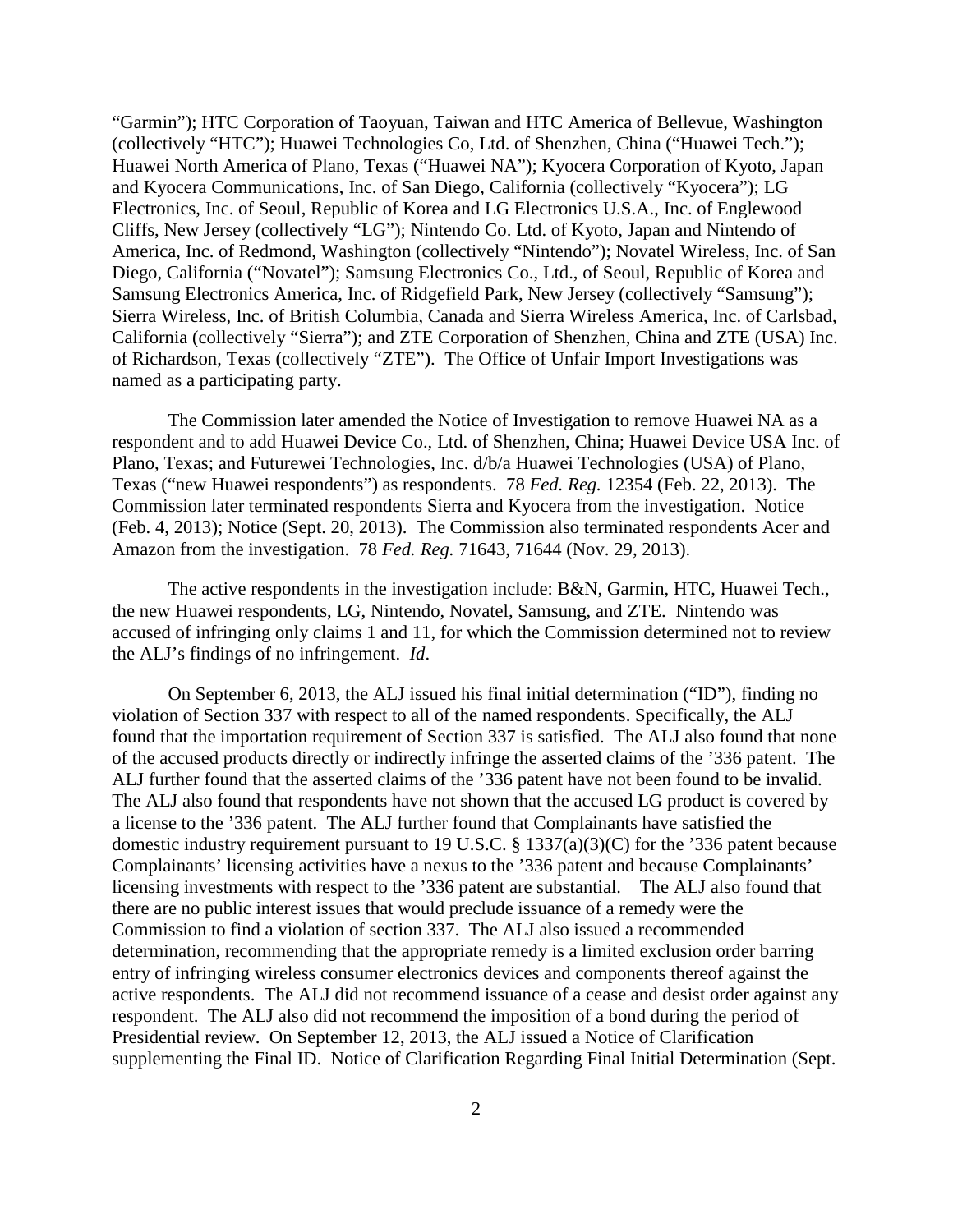12, 2013).

On September 23, 2013, Complainants filed a petition for review of certain aspects of the final ID concerning asserted claims 6 and 13 of the '336 patent. In particular, Complainants requested that the Commission review the ID's construction of the "entire oscillator" terms recited in claims 6 and 13 and the ID's infringement findings based on those limitations. Complainants also requested that the Commission review the ID's infringement findings concerning the limitations "varying," "independent," and "asynchronous" recited in claims 6 and 13.Also on September 23, 2013, the respondents who had not settled with Complainants filed a contingent petition for review of certain aspects of the final ID.In particular, the respondents requested review of the ID's finding that Complainants have satisfied the domestic industry requirement based on licensing activities. On October 17, 2013, the respondents filed a response to Complainants' petition for review. Also on October 17, 2013, Complainants filed a response to the respondents' contingent petition for review. Further on October 17, 2013, the IA filed a joint response to the private parties' petitions.

On October 17, 2013, Complainants filed a post-RD statement on the public interest pursuant to Commission Rule 210.50(a)(4). On October 23, 2013, the respondents also filed a submission pursuant to the rule.No responses from the public were received in response to the post-RD Commission Notice issued on September 9, 2013. *See* Notice of Request for Statements on the Public Interest (Sept. 9, 2013).

On November 25, 2013, the Commission determined to review the final ID in part with respect to the ID's findings concerning claim construction and infringement of claims 6 and 13 of the '336 patent and domestic industry. 78 *Fed. Reg.* at 71644-45. The Notice of Review included briefing questions regarding the certain issues under review. *Id*. The Commission determined not to review the remaining issues decided in the final ID. *Id*. at 71644. The Commission also extended the target date for completion of the investigation to January 29, 2014. *Id*. at 71645.

On December 19, 2013, in reponse to a request from the parties, the Commission granted the parties an extension to file their reply submissions in response to the Commission's request for briefing to January 6, 2014, and further extended the target date for completion of the investigation to February 19, 2014. Notice (Dec. 19, 2013).

On December 23, 2013, the parties filed initial submissions responding to the Commission's request for briefing on review and concerning remedy, the public interest, and bonding. On January 6, 2014, the parties filed reply submissions. Several third parties filed submissions concerning the public interest, including: Sprint Spectrum, L.P.; CTIA—The Wireless Association®; and United States Cellular Corporation.

Having examined the record of this investigation, including the ALJ's final ID, the petitions for review and the responses thereto, and the parties' submissions on review, the Commission has determined to find no violation of section 337 with respect to the '336 patent.

Specifically, the Commission affirms the ID's claim constructions as to claims 6 and 13